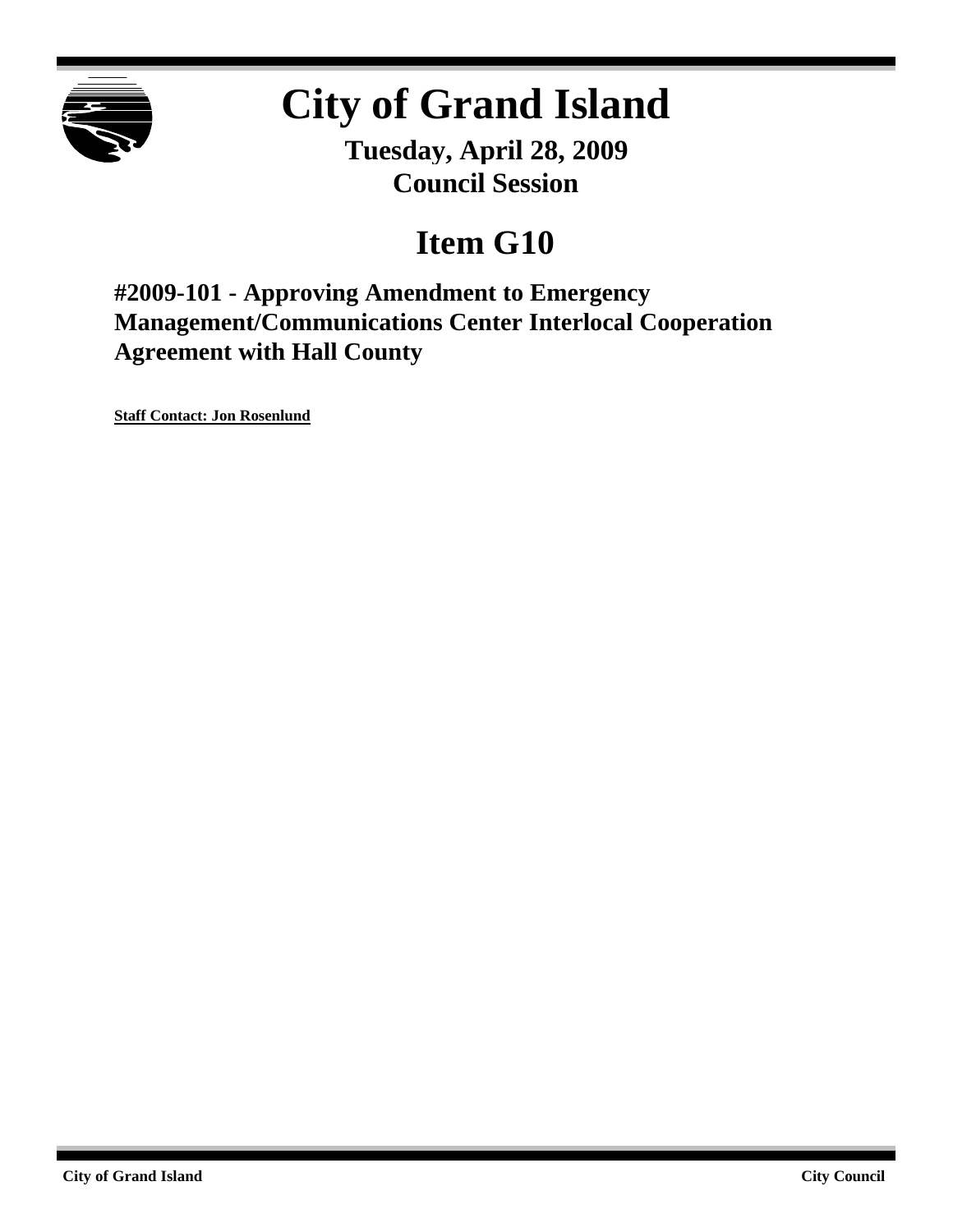# **Council Agenda Memo**

| <b>From:</b>    | Jon Rosenlund, Emergency Management Director                                 |  |  |
|-----------------|------------------------------------------------------------------------------|--|--|
| <b>Meeting:</b> | April 28, 2009                                                               |  |  |
| Subject:        | Amendment to Interlocal Agreement for Emergency<br>Management/Communications |  |  |
| Item $#$ 's:    | $G-10$                                                                       |  |  |
| $Presenter(s):$ | Jon Rosenlund, Emergency Management Director                                 |  |  |

### **Background**

For many years, the City of Grand Island and Hall County have maintained an interlocal agreement to provide for emergency management and emergency 911 communications to all agencies, residents, and businesses in Hall County. The revised agreement presented to you has been modified to show a different number of representatives to the Interlocal Committee as well as a better definition for the method of receiving payment from the County for these services. The Interlocal Committee met on April 9, 2009, and voted unanimously to forward this draft to the City Council and County Board their adoption.

#### **Discussion**

The interlocal agreement draft before you is a revision of a previous agreement signed in 2006. These changes were proposed and adopted by members of the Interlocal Committee. This Committee is currently made up of the Mayor and three (3) Council members, and the County Board Chair and three (3) Board members. Changes to this agreement include:

Section 3: The Board proposed a change to the Committee membership to include the Board Chair and two (2) members in order to maintain less than a majority of the County Board members on any single committee. In turn, the City will also reduce its membership by one, with the Mayor and two (2) Council members represented.

Section 9: Previously, the amount budgeted by the County for this agreement was divided into twelve (12) equal monthly payments made to the City. At the end of the year, a "true-up" process would require the City to refund any unused County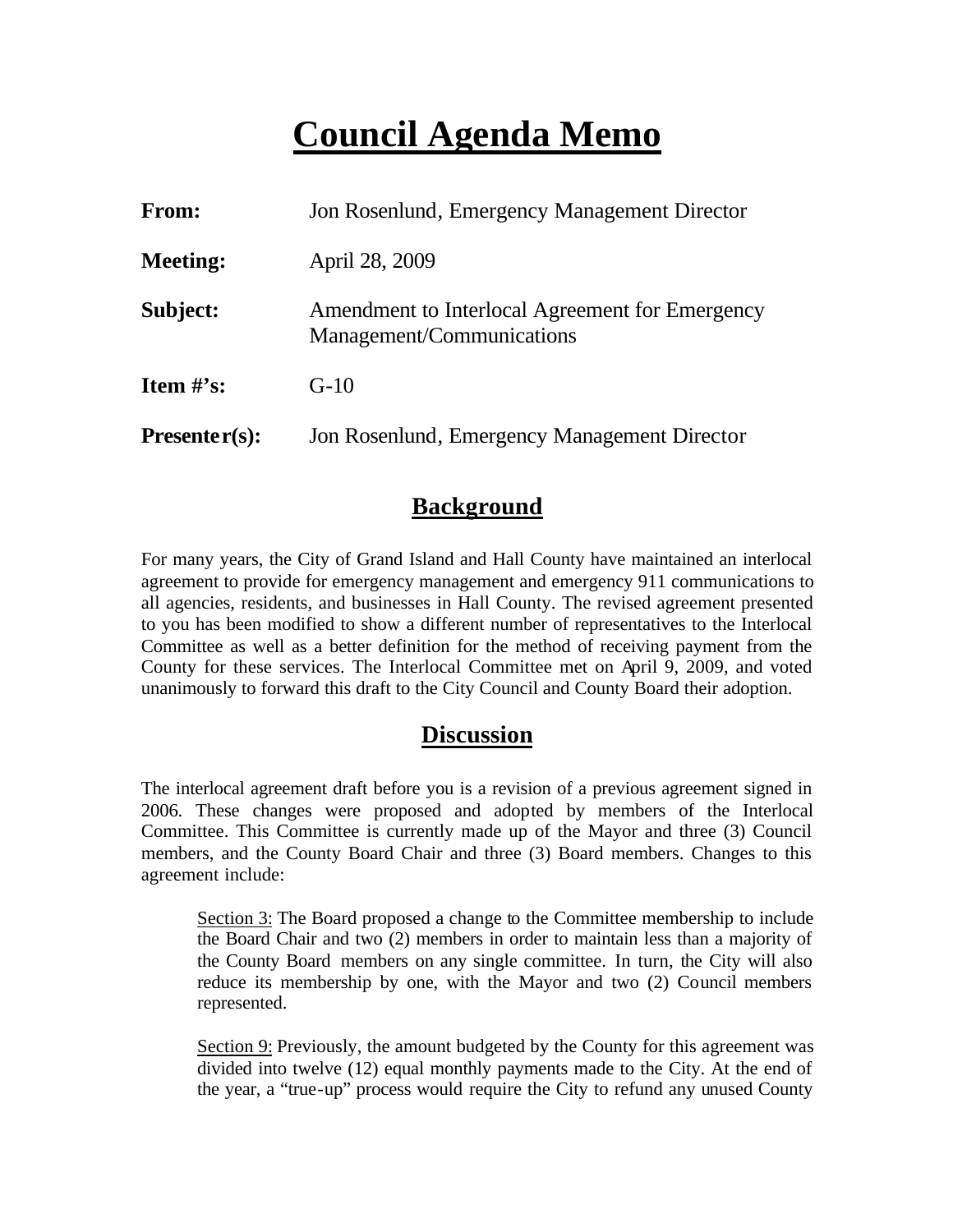funds and ensure that the City had not collected more funds from the County than was necessary for the agreement.

The proposed change to the agreement will eliminate any chance of over-charge as the City will now invoice the County on a regular basis for 50% of actual expenses after revenues for that year. In this manner, all department revenues (grants, fees, etc.) would be credited against outgoing expenses before invoicing the County for their 50% portion of the agreement, and ending the necessity for "true-ups."

### **Alternatives**

It appears that the Council has the following alternatives concerning the issue at hand. The Council may:

- 1. Move to approve
- 2. Refer the issue to a Committee
- 3. Postpone the issue to future date
- 4. Take no action on the issue

### **Recommendation**

City Administration recommends that the Council approve the Emergency Management/ Communications Center Interlocal Cooperation Agreement with Hall County.

#### **Sample Motion**

Move to approve the Emergency Management/Communications Center Interlocal Cooperation Agreement with Hall County.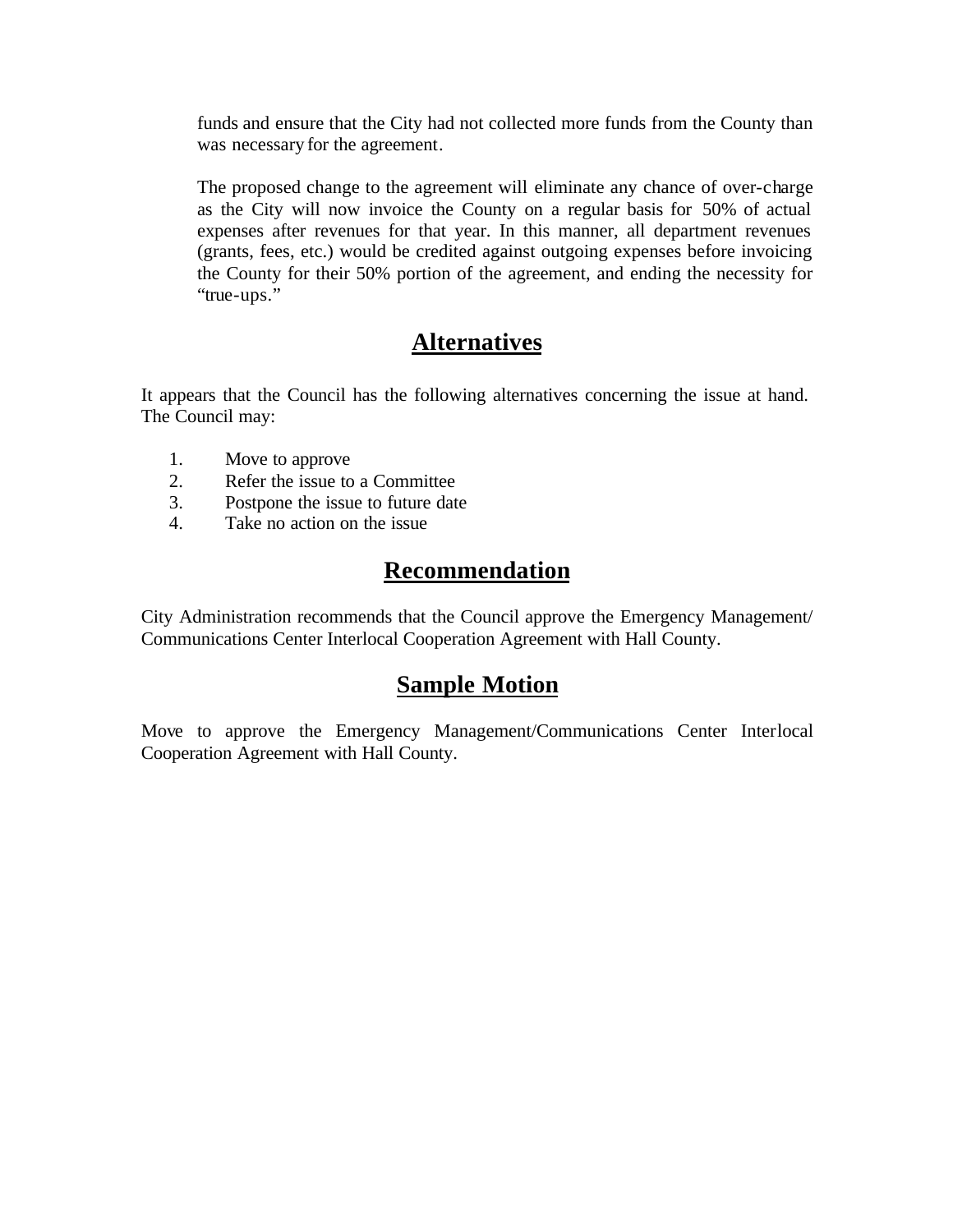#### **EMERGENCY MANAGEMENT/COMMUNICATIONS CENTER INTERLOCAL COOPERATION AGREEMENT**

WHEREAS, it is in the best interests of the County of Hall to participate in a joint emergency management/communications center with the City of Grand Island; and,

WHEREAS, it is in the best interests of the City of Grand Island to participate in a joint emergency management/communications center with the County of Hall; and,

WHEREAS, the County of Hall and the City of Grand Island wish to enter into such an agreement, pursuant to the terms of the Interlocal Cooperation Act; and,

WHEREAS, the Board of Supervisors of Hall County has reviewed this agreement and has authorized the chairman of the Board of Supervisors of Hall County to sign this agreement; and,

WHEREAS, the City Council of the City of Grand Island has reviewed this agreement and has authorized the Mayor of the City of Grand Island to sign this agreement.

NOW, THEREFORE, IT IS HEREBY MUTUALLY AGREED BY AND BETWEEN THE PARTIES HERETO THAT:

1. The term of this agreement shall be perpetual unless terminated as hereinafter provided.

2. The emergency management/communications center established pursuant to the terms of this agreement shall function as a department of the City of Grand Island, subject, however, to the terms of this agreement. The department shall be known as the "Emergency" Management/Communication Center".

3. The Emergency Management/Communications Center shall be supervised by a joint committee consisting of the Chairman of the Board of Supervisors of Hall County, the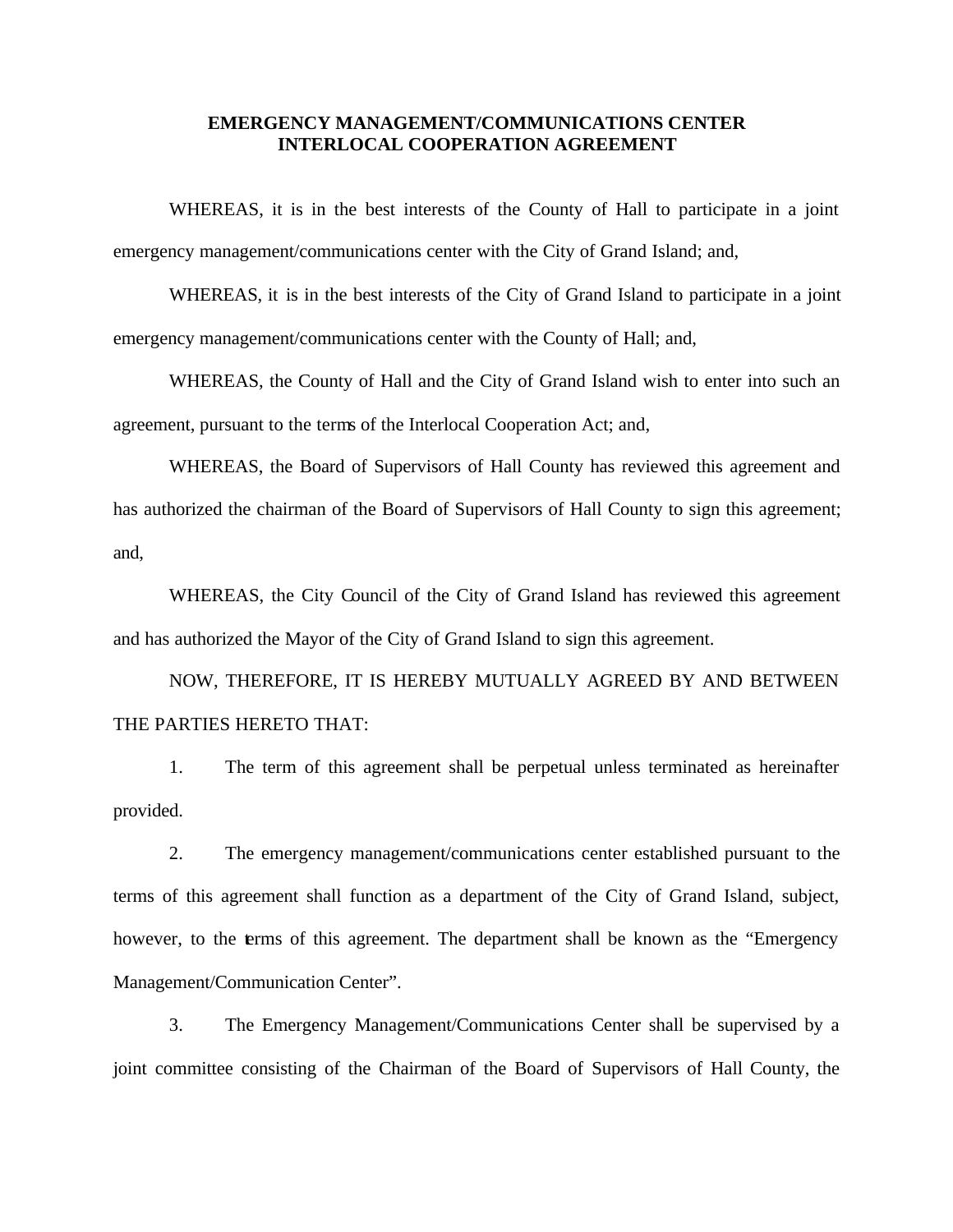Mayor of the City of Grand Island, two members of the Grand Island City Council and two members of the Board of Supervisors. The joint committee shall be responsible for: recommending and providing policy direction and serve as the advisory committee which govern operations of the Emergency Management/Communications Center, and recommending a budget to the Board of Supervisors of the County of Hall and the City Council of the City of Grand Island. In the event the members of the joint committee shall fail to agree as to any matter, such a matter shall be submitted to the Board of Supervisors and the City Council for determination, advising the Mayor of opposition or action.

All actions of the joint committee shall be reported in writing within seven days to the Board of Supervisors and the City Council.

4. The Director of the Emergency Management/Communications Center shall be an employee of the City of Grand Island and shall be subject to the employee policies, rules and regulations, including the disciplinary process for city employees. The Director of the Emergency Management/Communications Center shall also be entitled to the benefits of the city personnel systems as department head. The duties and responsibilities of the director shall include: direction and management of the day-to-day operations of the Emergency Management/Communications Center; attending meetings of the joint committee and giving them his/her opinion on any matter, either orally or in writing as may be required; accounting for all funds received and disbursed by the Emergency Management/Communications Center; preparing an annual budget for submission to the joint committee; and performing such other duties as may be required.

5. Employees of the Emergency Management/Communications Center below the level of the director shall be employees of the City of Grand Island and shall be subject to the

2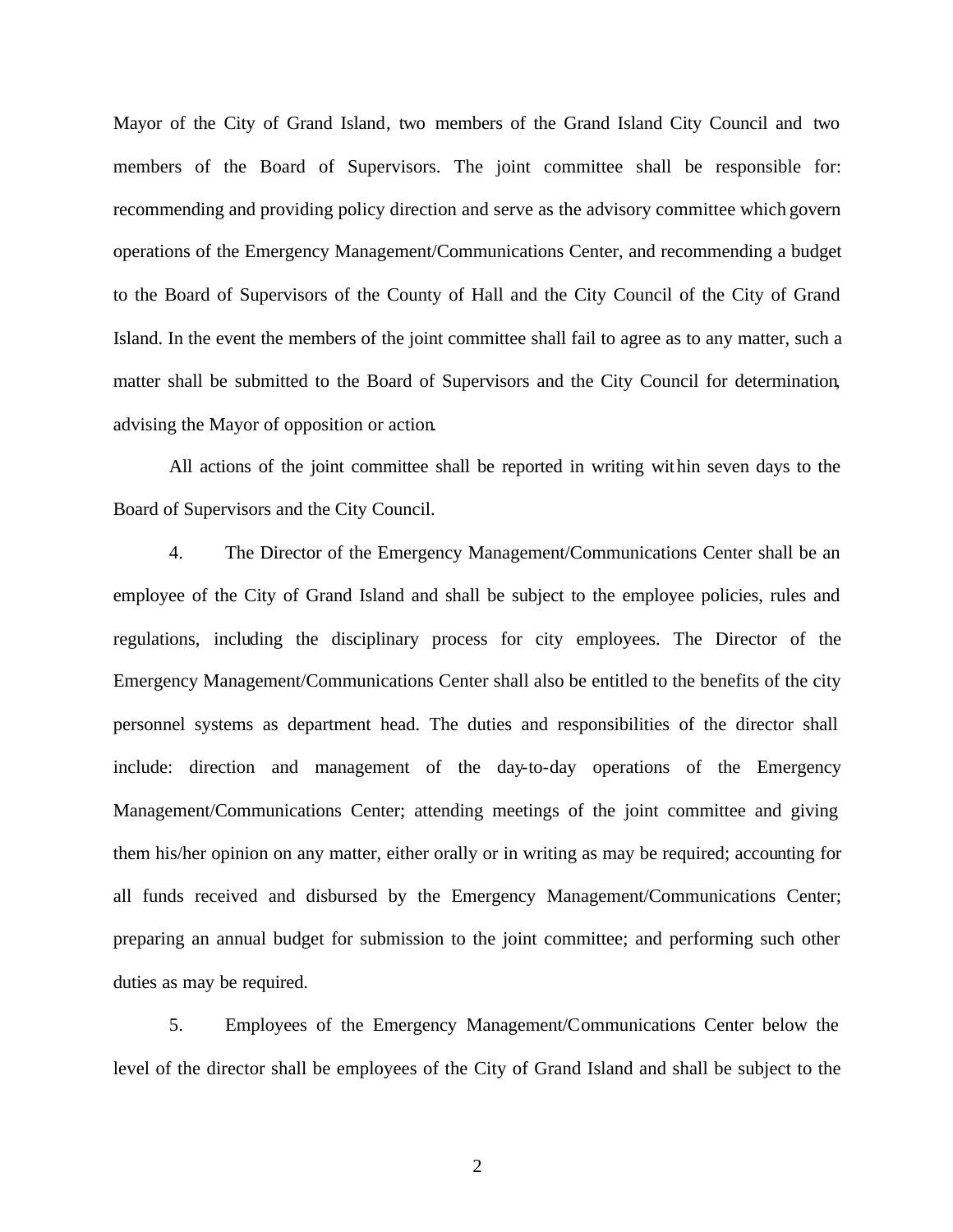employee policies, rules and regulations, including the disciplinary process for city employees, and shall also be entitled to the benefits of the city personnel system.

6. The purpose of the Emergency Management/Communications Center shall include operation of Emergency Management functions, operation of the 911 Emergency Center, and such other duties as shall from time to time be established.

7. The Emergency Management/Communications Center shall adopt a fiscal year commencing **October 1 st and terminating September 30th .**

8. On or before **June**  $15<sup>th</sup>$  in each year, the joint committee shall submit a recommended budget to the Board of Supervisors of Hall County and the City Council of the City of Grand Island. The Board of Supervisors shall, prior to August  $1<sup>st</sup>$ , in each year, adopt a budget for funding of the Emergency Management/Communications Center for the next fiscal year. The City Council shall, prior to July 1<sup>st</sup>, formally review a budget for funding the Emergency Management/Communications Center for the next fiscal year, and shall adopt a budget for funding the Emergency Management/Communications Center prior to August  $1<sup>st</sup>$ .

9. The receipts, expenditures, and payroll of the Emergency Management Center shall be received and disbursed through the City Clerk/Finance Director's office of the City of Grand Island. The City of Grand Island shall regularly invoice the County of Hall for 50% of the balance of actual expenses following a credit of revenues received for that same period.

10. The expenses and receipts of the Emergency Management/Communications Center shall be shared equally by the County of Hall and the City of Grand Island. These items shall include salary and fringe benefits costs; capital expenditures; receipts from sale of property; income from operations; supplies, maintenance; all emergency expenditures; claims, insurance; and other operating income and expenses. As long as the Emergency

3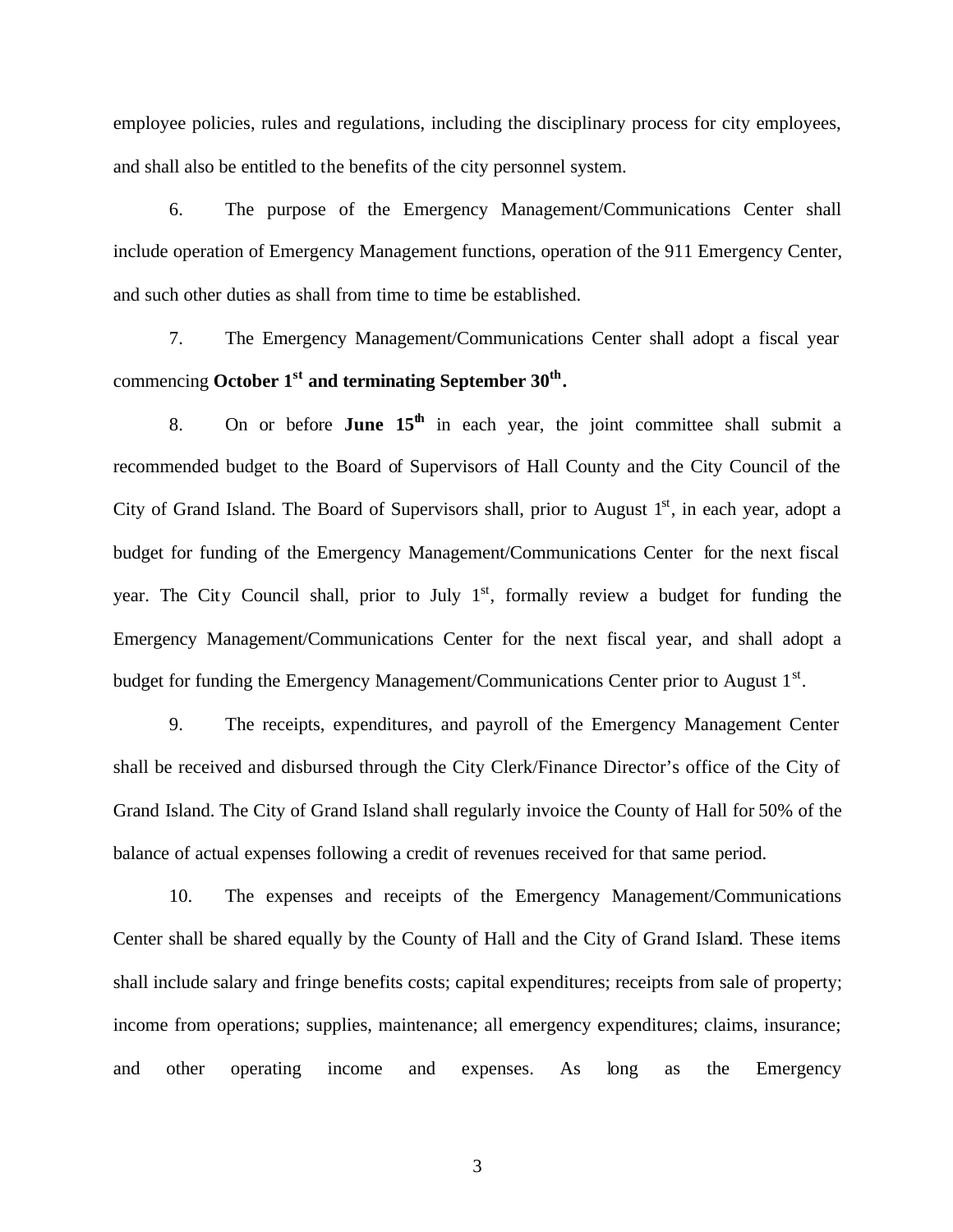Management/Communications Center is located in City Hall, no rent shall be charged for the space used by the Center. Any inequities resulting from the differing budget systems used to finance the Communications Center shall be adjusted between the parties in the following budget year or years.

11. All property transferred to or acquired by the Emergency Management/Communications Center shall be owned jointly by the County of Hall and the City of Grand Island. Upon disposal of any property owned by the Communications Center, the proceeds shall be divided equally between the County of Hall and the City of Grand Island. In the event that this agreement is terminated and one of the parties continues operation of the same or similar service provided hereunder, either individually or in cooperation with some other entity, it is understood and agreed that all property of the Emergency Management/Communications Center owned jointly by the parties hereto shall be transferred to such individual party without costs.

12. This agreement shall replace the Interlocal Cooperation Agreement between the parties dated October 24, 2006, and shall continue the operations hereunder except as specifically herein provided.

13. Either party may terminate this agreement effective on **June 30th** in any year, provided, written notice of such termination is delivered to the other party prior to **March 1st** of that year.

Dated this \_\_\_\_\_\_ day of \_\_\_\_\_\_\_\_\_\_\_\_\_\_\_\_\_\_\_, 2009.

CITY OF GRAND ISLAND, NEBRASKA, ATTEST: A Municipal Corporation,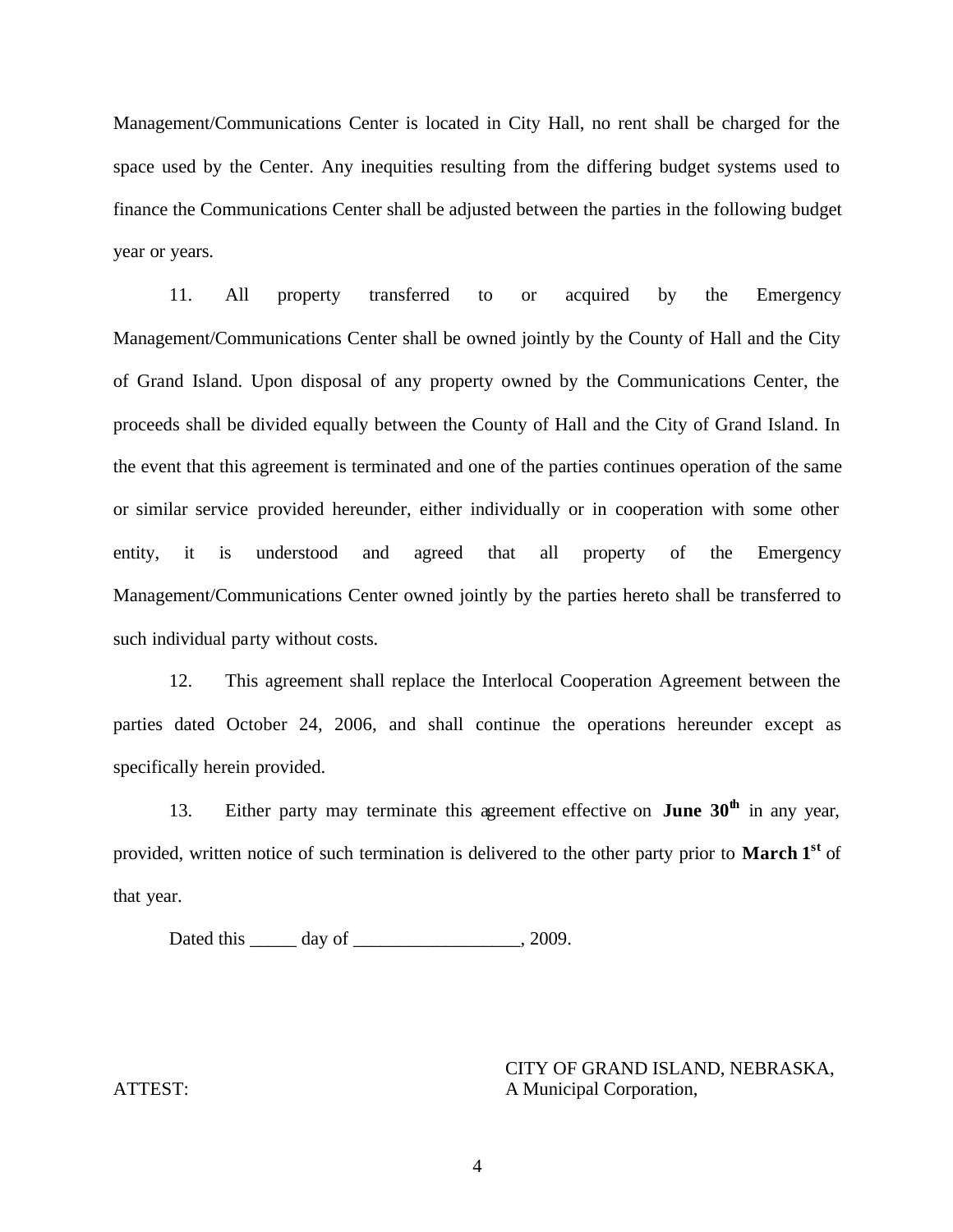| Margaret Hornady, Mayor                                     |  |
|-------------------------------------------------------------|--|
|                                                             |  |
|                                                             |  |
| COUNTY OF HALL, NEBRASKA,                                   |  |
|                                                             |  |
|                                                             |  |
| Pam Lancaster, Chairman<br>Hall County Board of Supervisors |  |
| By:<br>By:                                                  |  |